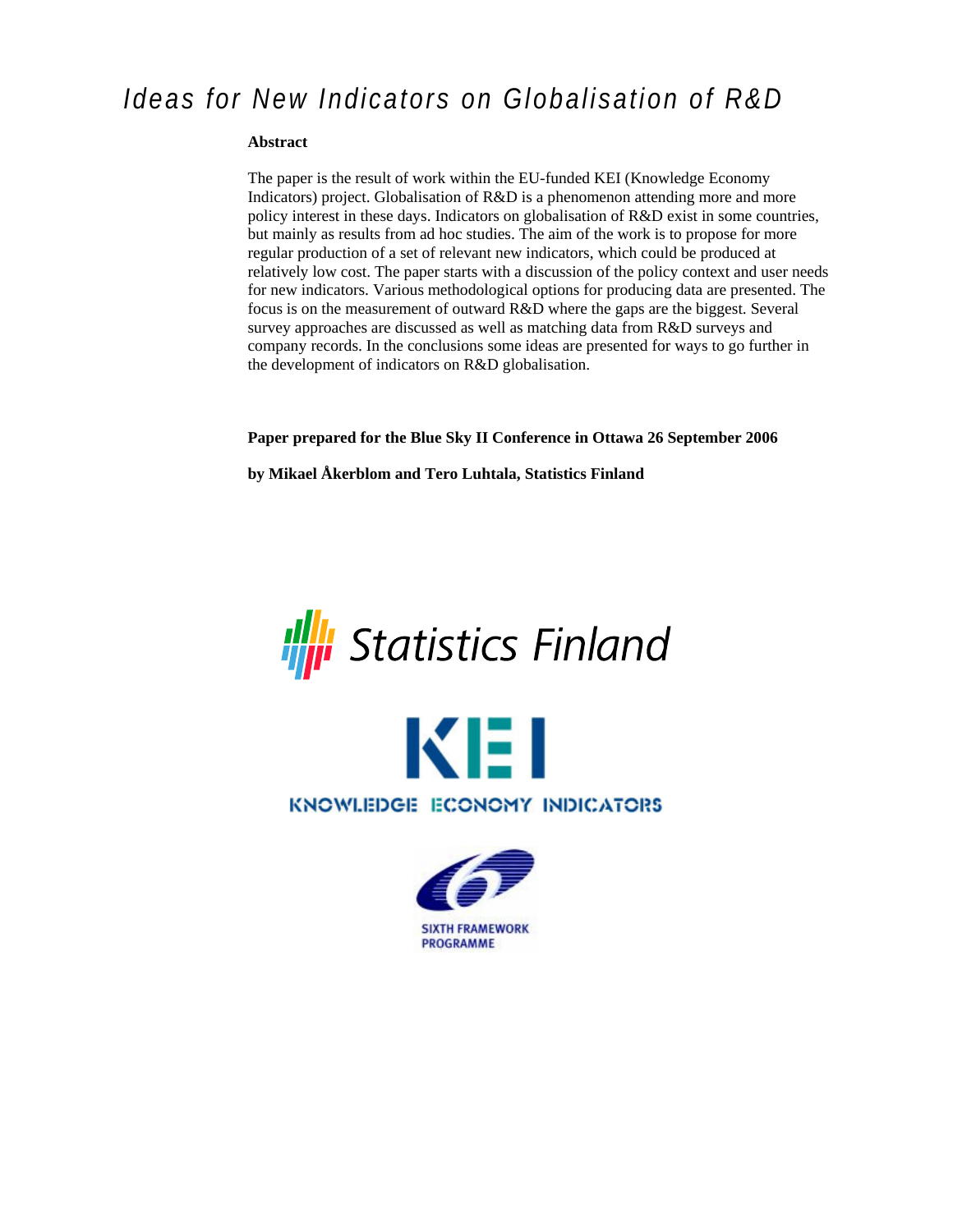# *1. Introduction*

Globalisation is a key word characterising many processes in modern economy. It is of course not a new phenomenon, but the development of the knowledge economy has given it a more significant role as one if its key elements. Globalisation is currently not very well covered by official statistics mainly related to activities carried out by national actors within national boundaries. The development of quantitative indicators to increase our understanding of globalisation has started, however.

This paper is based on work within the KEI project. The KEI (knowledge economy indicators) project is a project co-financed by the EU within the sixth framework program. More information on the project is available at *www.kei.publicstatistics.net*. The aim of work has been to develop and test new indicators on the role of multinational companies for R&D. The main research topic, however, has been to develop and improve indicators on outward R&D (R&D in foreign affiliates of domestic companies) and inward R&D (R&D in affiliates of foreign companies), which could be produced on a regular level.

The basis for the work has as far as possible been the recommendations in the OECD globalisation manual (OECD 2005). The indicators were expected to be mainly derived from analyses of existing R&D survey data on the enterprise level but other sources like special surveys or companies own reporting have also been used as far as possible.

We start with outlining a kind of policy framework for development of indicators on the globalisation of R&D. Various available methodological options for how to go further is presented and pros and cons with various approaches will be discussed. The results of testing various approaches are presented and finally some preliminary conclusions will be drawn on how to proceed in the future.

## *2. Policy issues and measurement needs*

According to a note prepared by prof. Reinhilde Veugelers for commissioner Potocnik's expert group on knowledge for growth, "the rising internationalisation of R&D has caused concern among policy makers of both net recipient and net source countries. Governments of *net recipient countries* on the one hand actively compete to attract foreign firms, but at the same time fear that foreign-owned firms may act as 'Trojan horses' since they may milk the national technology and production base while keeping the core of their innovative activities in their home countries. Countries that are *net sources* of foreign R&D investment are worried that the internationalisation of R&D may relocate ('hollow out') the domestic knowledge base to abroad". (Veugelers 2005)

The policy measures with respect to R&D globalisation could be divided into three groups

- policies towards attracting R&D units from abroad
- government measures to link domestic firms to knowledge from abroad
- policies towards the mobility of human resources

Policies of attracting R&D units from abroad relate to measures aimed at strengthening the scientific and technological capabilities of a country and non discrimination of foreign firms compared with domestic enterprises. Technology programs in a country may serve as platforms for attracting international experts and foreign firms.

Measures to link domestic firms to knowledge from abroad may include financial support for R&D abroad. This has up to now been rather seldom used. Various measures of promoting international and national networking are more common as well as giving services for establishing international contacts.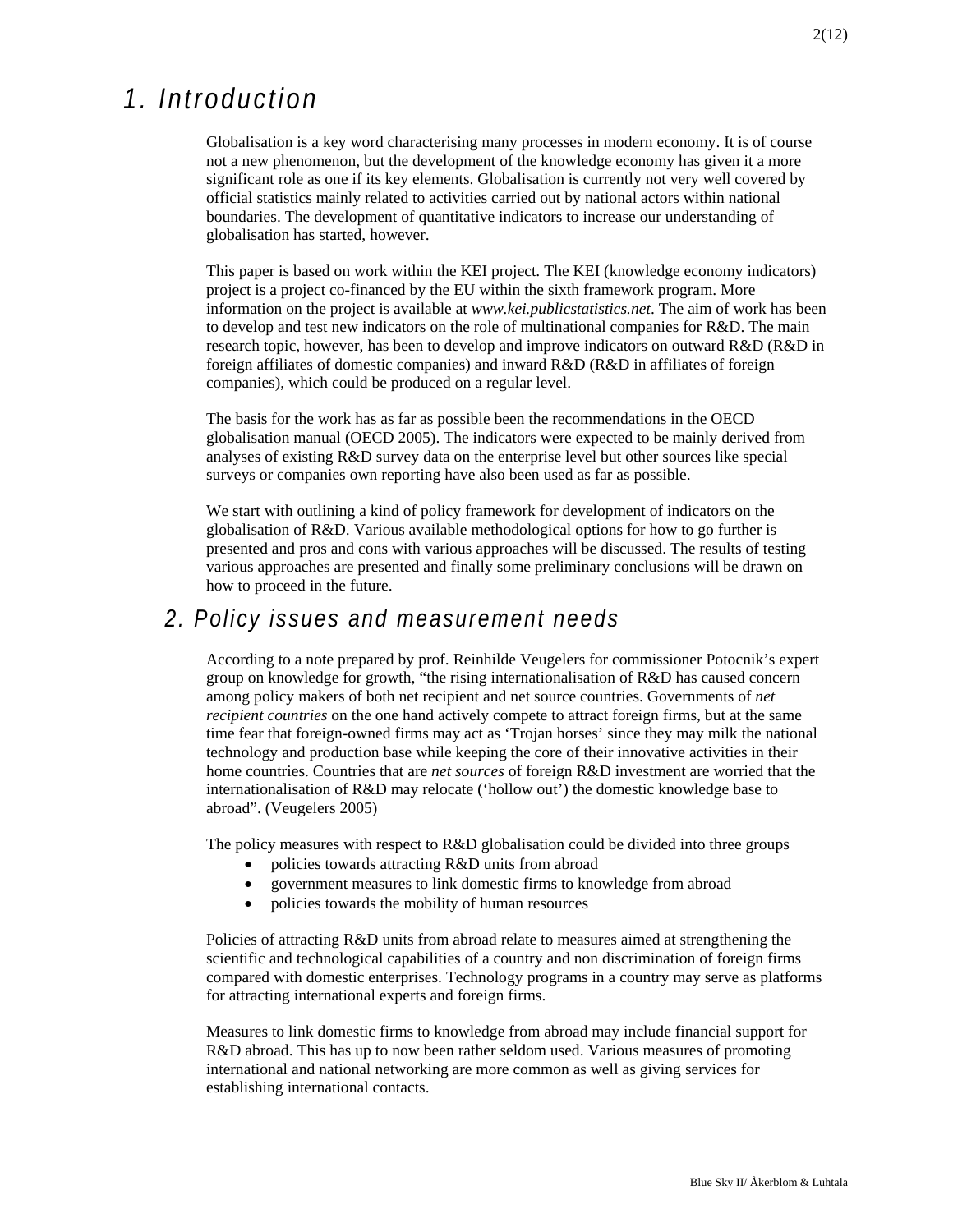There are a lot of policies aiming at stimulating import of foreign talent. These relate to releasing barriers to immigration, income taxation, accreditation of foreign qualification, improving legislation on S&T and lessening cultural and structural barriers.

The aim of the short discussion above has been to put the discussion on the development of indicators later into a certain policy context and not to give any comprehensive policy review. The discussion of these issues is of course far from being exhaustive.

To monitor progress in these policy fields several indicators; both traditional as well as new ones especially focused on globalisation issues are needed. Indicators of relevance for monitoring these policy fields are among others general statistics on foreign direct investments, indicators on the qualification structure of the population and the mobility of qualified personnel. The basic questions on which countries are net recipient countries of foreign R&D and which countries are net sources of foreign R&D are not enough illuminated by statistics and most of this report is devoted to a discussion of the possibilities on improving indicators on these issues.

## *3. Methodological options*

### *3.1 Indicators to be further analysed*

The aim of this chapter is to go deeper into various methodological issues. We will first choose a set of priority indicators, discuss various ways of producing them, and evaluate pros and cons with various approaches.

We will start with a discussion on how the recommendations in the OECD Frascati Manual (OECD 2002) deals with the globalisation of R&D. Primarily R&D statistics compiled on the basis of it relate to activities of units within national boundaries but there are variables shedding some light on R&D globalisation.

Suggestions for various kinds of indicators describing the internationalisation of technology have been presented in the OECD globalisation manual (OECD 2005). They have been divided according to data availability and priority into three groups: reference indicators, supplementary indicators and experimental indicators. The starting point for the choice of indicators is an evaluation of their feasibility for further data collection.

The indicators could be broadly divided into two main groups:

- inward R&D investment
- outward R&D investment

In this paper, inward R&D investments consist of R&D activities by affiliates of foreign companies in reporting countries (the ultimate beneficiary owner is foreign). These can be created from nothing as green field investments or obtained trough acquisition of an existing company or relocation of an existing R&D unit abroad. The most common indicator is perhaps R&D expenditures but also R&D personnel or number of researchers could be used.

Respectively, outward R&D investment means R&D activities by affiliates of national companies abroad (the ultimate beneficiary owner is from the reporting country). Also these can be created from nothing or obtained trough acquisition of an existing company or relocation of an existing R&D unit in the country to a location abroad.

### *3.2 Review of sources*

#### *3.2.1 Existing R&D statistics and its development*

It is possible to derive some information on the role of multinational companies from regular R&D statistics. The Frascati Manual §179 recommends the identification of enterprises belonging to a national group (with or without foreign affiliates) performing R&D and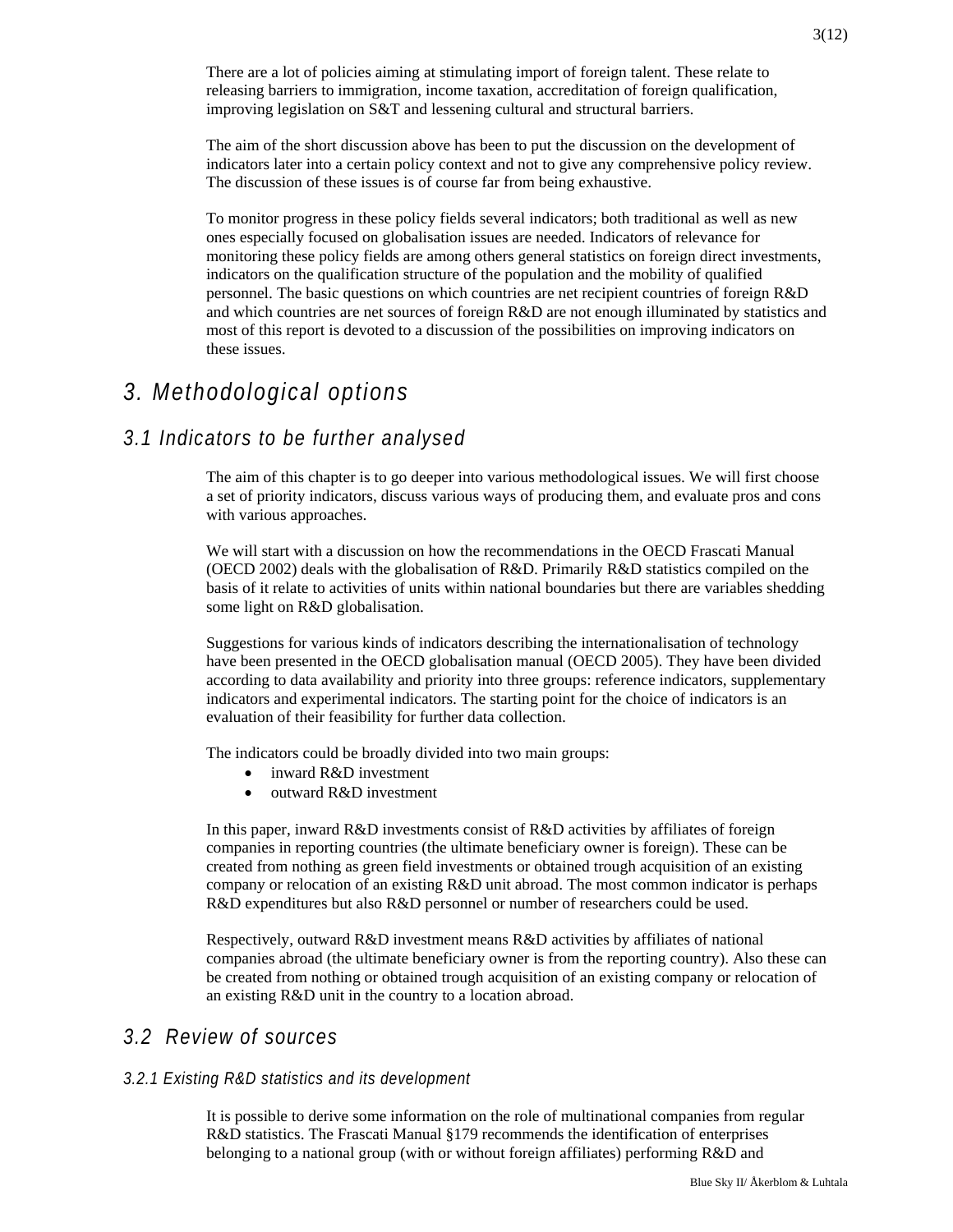enterprises belonging to a foreign multinational group. However, this recommendation is not implemented in all countries. Such a classification implemented in all countries could be helpful to identify parent companies in reporting countries and foreign affiliates relevant for the calculation of inward R&D.

Two variables in R&D surveys are relevant for illuminating globalisation of R&D. These are R&D financed by foreign enterprises belonging to the same group and extramural expenditures for R&D performed by enterprises abroad belonging to the same group. To a certain extent also other international R&D transactions like other R&D financing from abroad and other funding of R&D undertaken abroad is relevant.

Even if a question on R&D financed by foreign enterprises belonging to the same group is included in many surveys and reported in statistics, the interpretation of this is not clear. The borderline between own funds and funds from elsewhere within the group needs clarification. In several globally operating multinational companies R&D is funded either wholly or partially on the group level or on the level of the parent company. Especially if the R&D unit is serving the whole group and the group or the parent is financing all R&D the funding is very close to the own funding concept. Sometimes in R&D surveys this kind of funding is in practise inconsistently reported. In some cases it is reported under own funds and in other cases in funds from other enterprises in the group. In fact this 'basic funding' of the unit is something different from selling of R&D services to a foreign unit belonging to the same group, which of course also might occur.

Practical survey experience has shown that cost accounting for R&D is often on the group or group division level, which makes R&D transactions between enterprises of a multinational group difficult to record. Therefore it is probable that the R&D funded by foreign enterprises in the same group is underestimated.

In the last revision of the Frascati Manual more details were recommended for breakdowns of extramural R&D expenditure (expenditures going to R&D outside the unit). It was recommended in §312 to ask for extramural R&D expenditures to foreign enterprises belonging to the same group. It is unknown how this question has been implemented in national surveys. There are also, however, several reasons to believe this indicator does not tell very much even if implemented.

Few countries systematically include extramural R&D in their surveys for companies not having any intramural R&D. Many enterprises not performing R&D acquire R&D from outside as a service. Some very rough comparisons with data from surveys on trade in services show the data on extramural R&D being underestimated.

Due to the same difficulties reported above under sources of funds for multinationals to report internal R&D transactions is it likely that  $R&D$  funds going to foreign enterprises in the same group is underreported. Borderline between intramural and extramural R&D is also somewhat unclear. A lot of joint projects between various units are performed in multinationals, which makes the distinction between intramural and extramural even more difficult.

In conclusion it seems that the possibilities of ordinary R&D statistics to describe the process of R&D globalisation are rather limited. It is not possible to have information of either inward or outward R&D investments on the basis of existing R&D statistics. In the next chapter, we will go into more detail of additional measures needed for developing indicators on R&D globalisation.

#### *3.2.2 Sources for inward R&D*

In several countries studies have been conducted to determine the share of R&D undertaken by foreign affiliates. The OECD has started to publish figures on the share of foreign affiliates in national R&D. Also the United Nations Conference on Trade and Development (UNCTAD 2005) has collected this information as part of the 2005 edition of the World Investment Report. The share of foreign affiliates varies a lot between countries. In Hungary are Ireland more than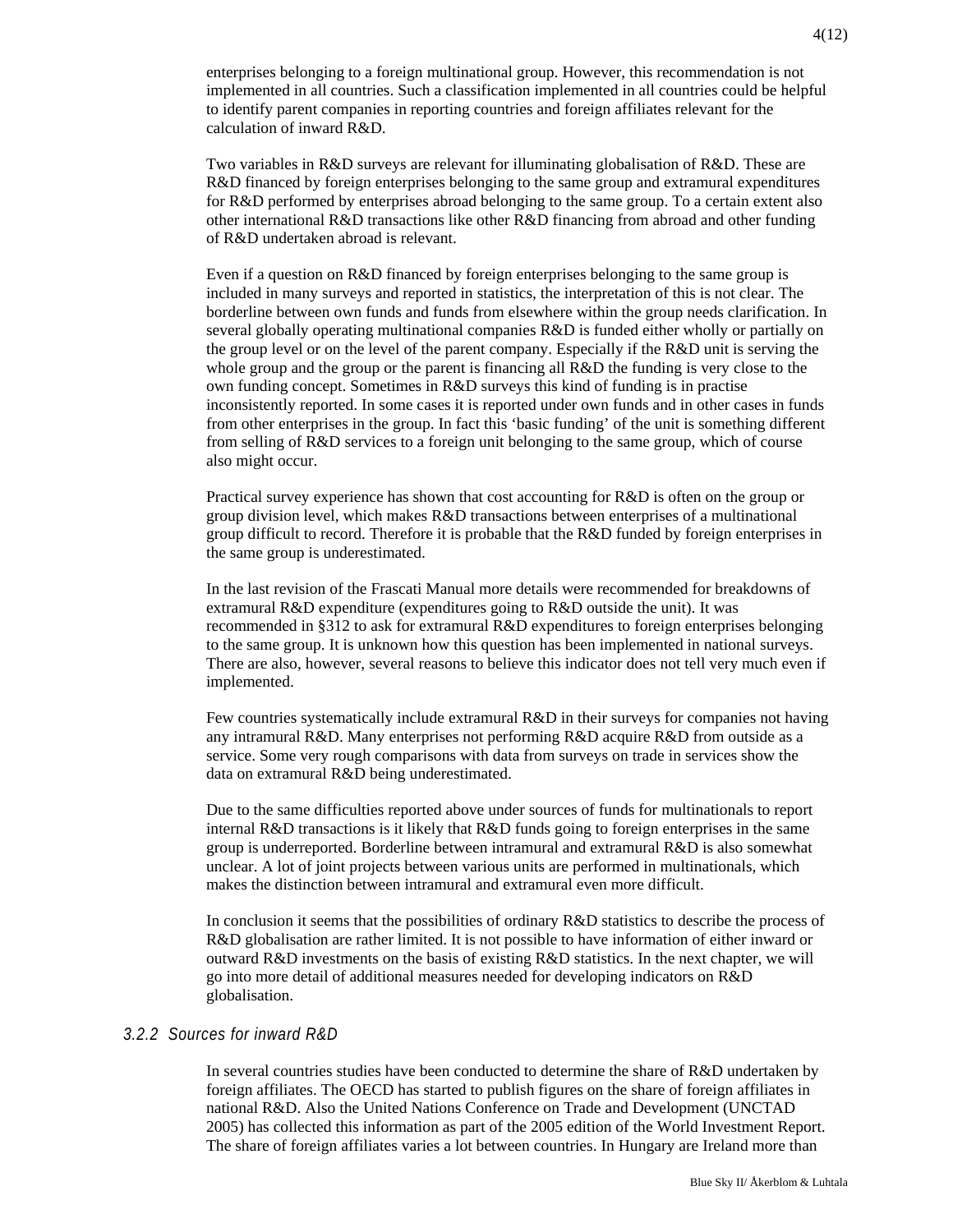two thirds of BERD is foreign controlled while the shares in United States and Finland are relatively low under 20 per cent.

These indicators can be derived from general surveys of foreign affiliates (like in the US) or matching of the enterprise level of data collected in the normal R&D survey with various registers on foreign affiliates. These registers could be of various kind:

- the usual official business register of the country (if the information on foreign ownership is included)
- special registers on foreign affiliates
- R&D surveys or innovation surveys having the information on foreign ownership

It is essential the information on ownership be based on the concept of ultimate beneficiary owner. This does not seem to be the case for all countries according to meta data collected by the OECD.

R&D is included as a variable in the FATS regulation by the EU intended to collect information on inward investments of foreign affiliates. This means that in the future these data will be produced regularly. Using the same source of information on which enterprises are foreign as the general statistics on foreign affiliates will secure the consistency and comparability of the information on inward R&D.

As the basic source of information in most cases is R&D statistics all the main variables from R&D surveys, such as R&D expenditures, total personnel and researchers could be included in the analysis.

#### *3.2.3 Sources for outward R&D*

In principle there are two different approaches for the measurement of outward R&D. It is possible to get the information from various kinds of surveys but it is also possible to make estimations on the basis of comparisons of global figures from company accounts and figures on the national level based on surveys.

#### **Surveys**

Basically there are four different kinds of survey approaches, the pros and cons of which are described below.

(i) One option is including one or two questions on R&D in regular R&D surveys. This has been done earlier in Germany but has nowadays been abandoned. This is the approach used in Italy. The advantage with this is a very direct link with R&D surveys. One could assume that the definitions are entirely based on the Frascati Manual. The disadvantage is that the respondent for an enterprise in the reporting country does not necessarily know the R&D activities in subsidiaries abroad. There is also a risk that R&D performing subsidiaries of enterprises not performing R&D or not even included in R&D surveys in the reporting country will fall out of the survey. It is also difficult to collect any detailed information of what type of R&D is performed in the affiliate.

(ii) Detailed special surveys inquire data on the level of the foreign subsidiary or at least by country. These surveys should preferably be connected rather closely to the information from the official R&D survey. The data contents of these surveys are of course broader compared with R&D statistics or other approaches. This gives possibilities to collect complementary qualitative data like motives for conducting R&D abroad for a more in-depth analysis. These are clearly more resource consuming even if they are limited to only the biggest companies. Sweden performs such surveys every other year and the approach has also been tested in Finland in two special surveys.

(iii) An alternative to the previous approach is a small survey directed to only big companies with just a few questions on R&D abroad by country. The survey can be addressed to the contact persons of the R&D survey to find out who could respond on the group level including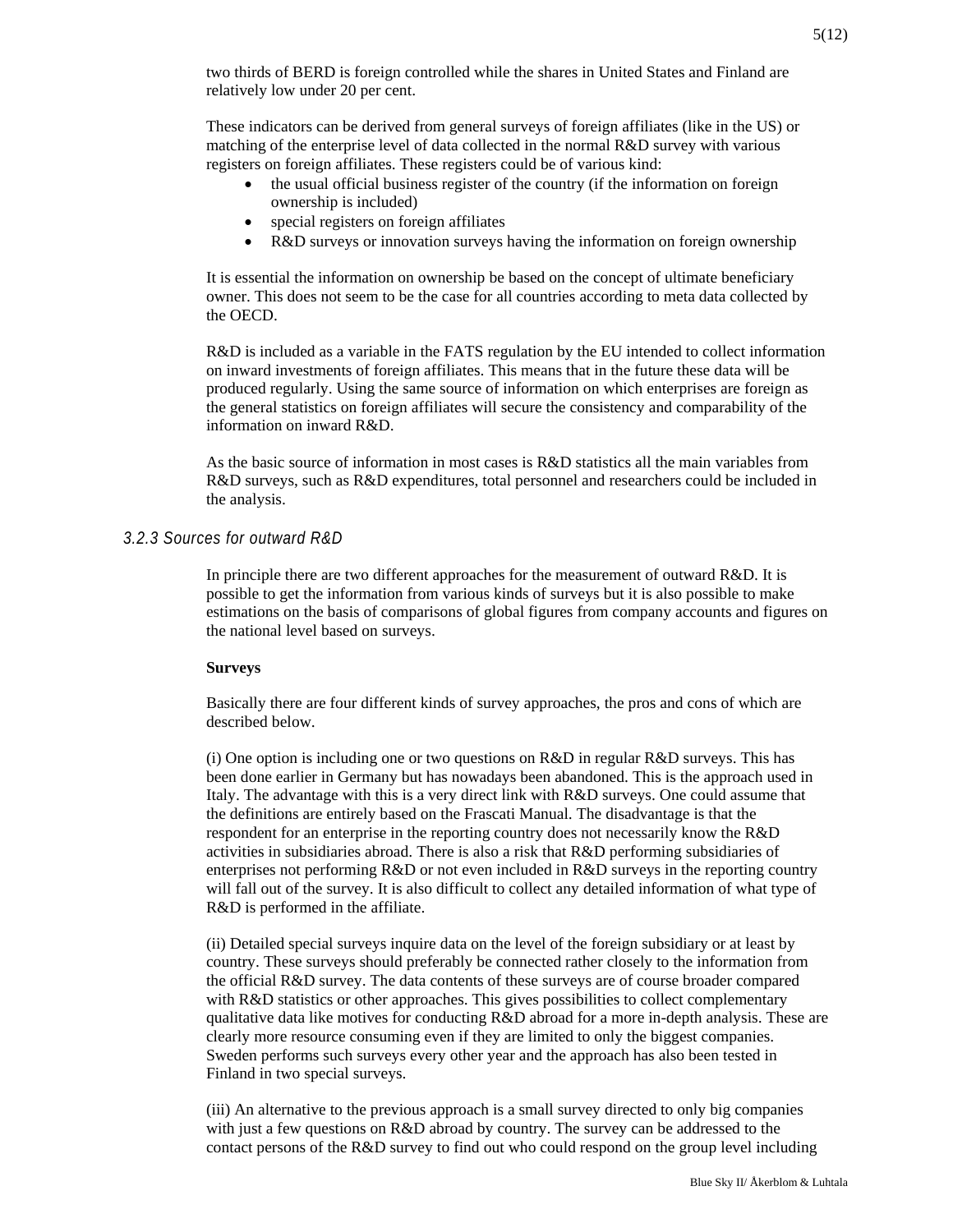foreign affiliates. This approach would give a good consistency with R&D data from the national R&D survey and give the possibility to ask some questions indicating the nature of R&D performed abroad. This approach has been tested in Finland within the KEI project and the experience is reported in chapter 4 here.

(iv) R&D could be included as a variable in general surveys of foreign direct investments. There might be some difficulties to ensure that the  $R&D$  concept applied is consistent with the Frascati Manual. The quality of the information has to be checked as R&D is not the main focus of FDI surveys and therefore the  $R&D$  variables may not be verified as carefully as in more  $R&D$ related surveys. The US, where the FDI survey is the main source of information for outward R&D, has tried to analyse the relations with official R&D data with rather encouraging results. The level of details in the information on  $R&D$  can not be so high if  $R&D$  is a part of general FDI surveys.

If sufficient resources are available to investigate outward R&D, option (ii) seems to be the best one as it is widest in details. If a more limited amount of resources is available, options (iii) and (iv) might be good alternatives taking into account the results of the testing described in the following chapter.

#### **The EU Industrial R&D Investment Scoreboard**

The EU R&D Industrial Investment Scoreboards (European Commission 2004, 2005) include annual information on R&D financing on the group level. The use for the purpose of measuring outward R&D is focused on the lists by country of the biggest R&D performing companies in EU with information on their global R&D investments taken mainly from annual reports. Information on total funding of R&D (intramural R&D+extramural R&D-external funding of R&D) from the R&D survey can be matched with the global amount of R&D expressed in the scoreboard. The difference gives an indication of R&D financing of the company not directly attributable to the national part of the company reporting in the national R&D survey. This is not the same amount of money as is spent on R&D performed abroad as measured by in the survey based approaches described above. The amounts should theoretically be bigger as they also cover extramural R&D commissioned by the company to universities, research institutes and other companies. Nevertheless, it is assumed that this gives a sufficiently good indication of the order of magnitude for outward R&D.

This approach is already regularly used in Germany although on the basis of an own database of some 50 big companies. The feasibility of this approach has now been tested in and it will be reported in the following chapter. The results using this approach are also compared with the results from survey based approaches.

## *4. Collecting data on R&D globalisation*

### *4.1 A pilot study on outward R&D in Finnish companies*

#### *4.1.1 Implementation of the survey*

Statistics Finland undertook a survey on R&D globalisation in the major Finnish corporations in order to test its feasibility as a source of information and to obtain new figures on the extent of outward R&D. R&D expenditure and personnel data was completed by further information on motives for conducting R&D overseas. Additionally, questions concerning problems, reliability, easiness and confidentiality related to the given information were requested. The survey questionnaire was inspired by the one used in Statistics Finland's previous corresponding survey in 1998 and also the surveys conducted in Sweden.

Multinational companies included in the survey population were the biggest Finnish-owned companies according to their domestic R&D expenditure in the 2004 regular R&D survey. The ultimate beneficial owner (UBO) criterion was used in defining the country of origin.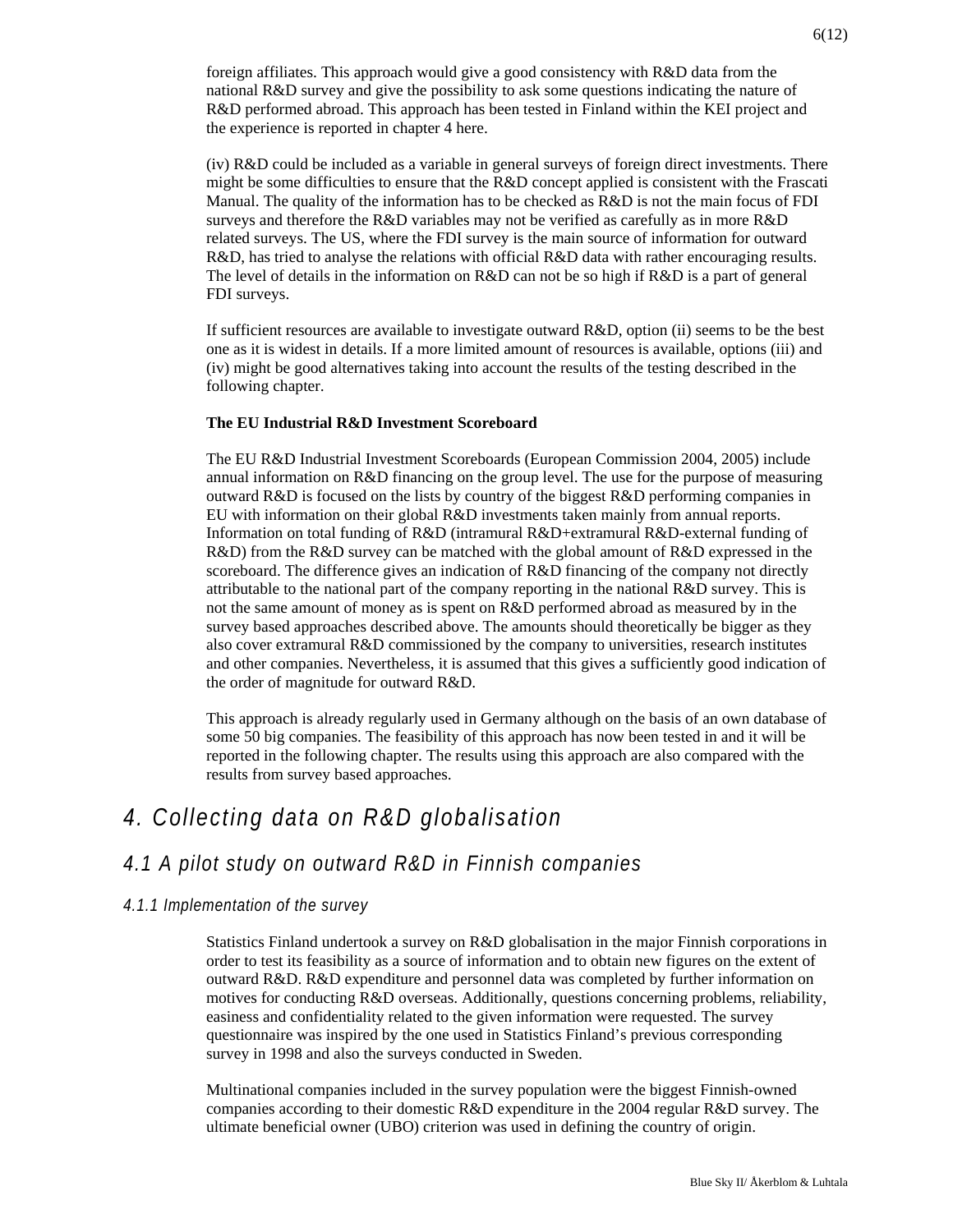The survey to multinationals was carried out mainly at the corporation level except a couple of companies, which were included at the division (business unit) level. The initial purpose was to get data from around 20 largest group of companies with the assumption that they were engaged in R&D activities not only in Finland, but also abroad. Therefore results would illustrate the R&D performance in the firms included in the study, not the total outward R&D for Finland. However, because of the great importance of these companies, further-reaching views and conclusions based on the results could be expected. Measured in terms of R&D expenditure, the coverage of this survey was about 69 per cent of total business enterprise R&D made by Finnish companies in Finland in 2004.

The questionnaire was sent by e-mail in the end of November 2005 and it was primarily addressed to the contact persons in Statistics Finland's annual domestic R&D survey. Overall, companies were well co-operative and the final reply was received by the end of January 2006. Eventually the survey was responded by a total of 30 corporations. 17 companies answered they conducted R&D operations also abroad and 10 that they had such activities only in Finland. Three companies refused to answer.

#### *4.1.2 Extent of outward R&D in 2004*

The 2004 figures<sup>1</sup> for the companies included in the survey show that almost 39 per cent of R&D expenditures and nearly 35 per cent of R&D personnel worked in foreign affiliates. In nine out of the 27 companies which replied the share of outward R&D expenditure was under 25 per cent, in five between 25 and 50 per cent, and three of them more than half. The single highest proportion of foreign R&D was 75 per cent in expenditures and 80 per cent in the amount of employees.

As regards to the geographical distribution of R&D expenditure the share of America was almost 50 per cent and that of the United States alone 45 per cent. 44 per cent of the expenditure was spent in Europe, where the EU-15 area accounted for the most of it with a proportion of 41 per cent. The most significant countries in terms of Finnish companies' R&D expenditure in Europe were Germany, the United Kingdom and Sweden. Only 5 per cent of all outward R&D was located in Asia and Australia. The rest 1.5 per cent remained unknown.

Electronics industry appeared to be completely dominating the scene in a further examination of Finnish companies' R&D activities abroad with a rather rough industry breakdown. The share of electronics industry was 86 per cent of all R&D expenditure in 2004. Metals and engineering accounted for slightly fewer than 6 per cent and wood processing industry close to 5 per cent. Thereby, the combined share of all the other branches was minor. A good 45 per cent of the R&D expenditure in wood processing was spent outside Finland. The corresponding shares for electronics industry was 40 per cent and for metals and engineering 35 per cent. Foreign subsidiaries' share of R&D expenditure was lowest in the chemical industry, only a few per cents.

#### *4.1.3 Motives for R&D activities abroad*

Another essential thing in focus was the motives for conducting research and development abroad. Respondents were asked to estimate a general view on the importance of different reasons in conducting R&D activities in the host countries. Six various motives were given and the level of importance of each and every one of them was requested to be estimated on a fourfigure scale from 'unimportant' to 'extremely important'.

The most important motives for the internationalisation of R&D activities were demand-side factors. Giving support to local production and marketing was ranked the highest among all the motives for conducting R&D abroad. It scored a mean of 2.3 at the scale 0–3. 53 per cent of the respondents found this reason 'extremely important' and 29 per cent 'important'. Getting into closer contact with important markets was rated as an extremely important factor by 35 per cent and as an important by 41 per cent of the companies. Its mean value was 2.1. Other motives

<sup>1</sup> <sup>1</sup> Figures for 2003 were not complete enough to be extensively analysed except for some comparisons with 2004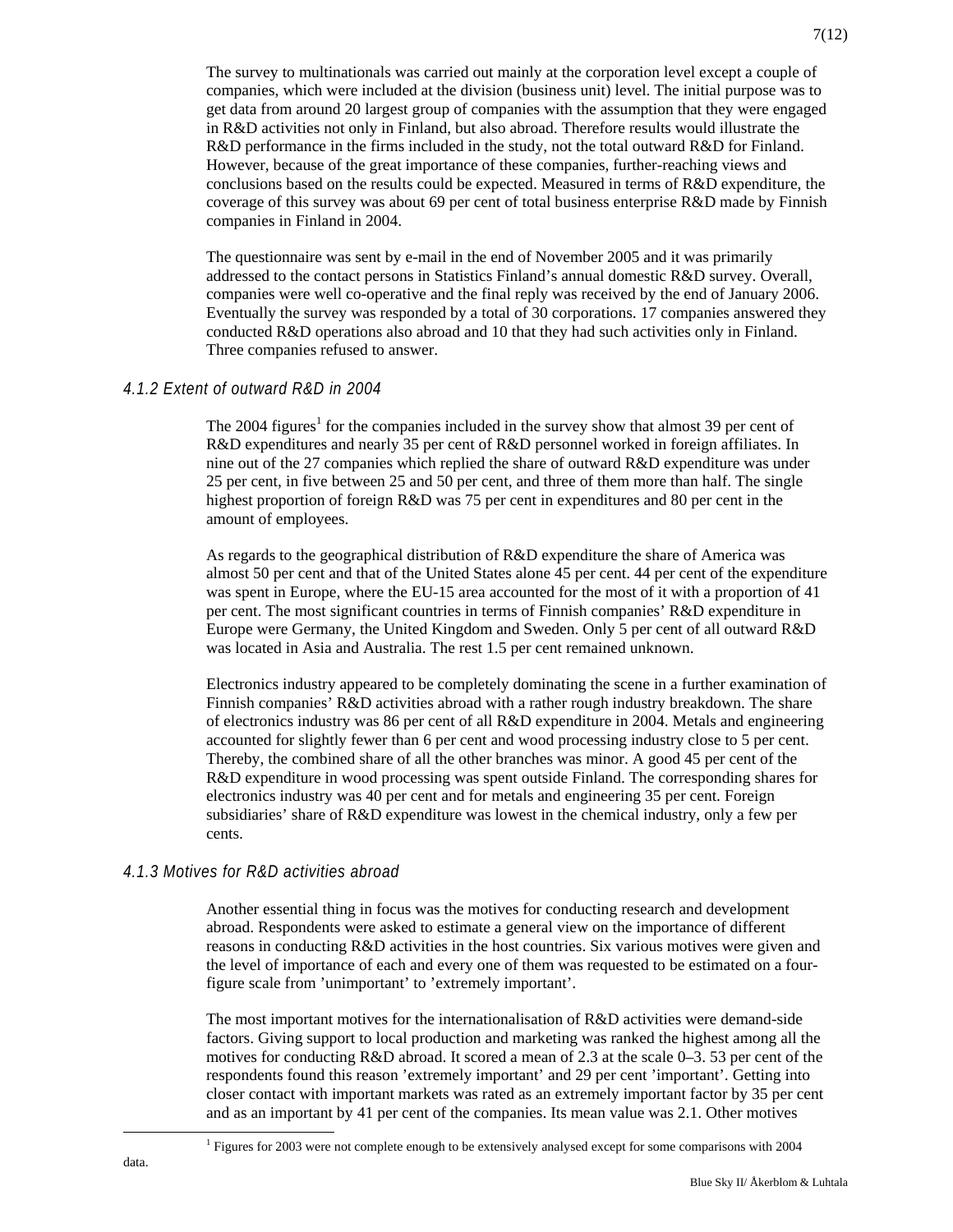including supply-side factors were found clearly less important with means between 1.3 and 1.6. These four did not receive the figure 'extremely important' apart from a few exceptions. Good availability of skilled R&D personnel was estimated an important factor by 59 per cent, however. More than half of the respondents thought both acquiring technology and cost savings to be not more than just 'slightly important' as regards to outward R&D activities. Only 41 per cent of companies esteemed close connections with local universities and research institutes important. Overall, cost savings got the lowest mean (1.3).

It was also possible to add other motives and to give further information concerning motives for overseas R&D and their relevance. Acquisitions were mentioned as a reason for conducting R&D abroad. Good availability of know-how i.e. qualified R&D personnel was found very important especially in greenfield investments. Acquiring cost-effective R&D was reckoned a factor with increasing importance already from the year 2005 on. This provides that skilful personnel will be available in lower-cost countries like China and India. On the other hand, in certain industries skilled employees already begin to be available almost everywhere. One respondent found acquiring technology an unclear variable.

#### *4.1.4 Questions related to provided data and some general remarks*

Responses given by the companies were adequate enough to be further analysed in order to calculate shares of outward R&D in 2004. Overall, the survey can be considered rather straightforward from companies' point of view, since only a couple of them specified problems in providing the  $R&D$  data. Confidentiality of the data and response burden may sometimes set a limit in replying. Difficulties in breaking down R&D resources between various countries can be difficult, because companies' monitoring is often based on business units instead of geographical regions. A key to locate  $R&D$  expenditure between these sub-units around the world is sometimes simply missing.

Problems involved in reporting came up in a few answers. One corporation gave only numbers for R&D personnel divided by country of location and another company only the distribution of R&D expenditures, respectively. Missing data values for these companies were imputed by using external data sources. Furthermore, one company gave its R&D data only with the division between Finland and other countries and one other did not mention separately countries that were minor in terms of R&D activities. The problematic nature in the concept of funding vs. performing emerges again when  $R&D$  is performed between technology centres of a group, but reported to be conducted only by the unit, which is responsible for the costs.

Around 47 per cent of the respondents answered there was no difference between the two variables, when it was asked whether R&D expenditure or personnel gave a more reliable picture of R&D activities' country distribution in foreign subsidiaries of a corporation. R&D personnel was considered a more reliable variable by 29 per cent of the companies. When it was asked about the mutual easiness of these two variables as for providing data, 41 per cent of the responses were of the opinion that there was no difference. A good one third, 35 per cent, of the firms found R&D expenditure easier to give than R&D personnel, however.

We also asked how confidential the data concerning country division of R&D activities were from the company view. According to 41 per cent of the companies 'data can be released for research purposes and they are possible to publish at such industry level, which does not allow obvious identification'. Another 35 per cent of companies replied 'data are not disclosed'. However, many companies that answered this way, gave out data concerning country division of R&D activities anyway. This seems to show that question was not always understood right. Therefore responses in this category can be combined with the answers in 'data are released for research purposes and possible to publish only at total industry level'. Then a total of 59 per cent of all responses fell on these two categories. Not a single firm answered their data to be 'entirely public, to be released as such'.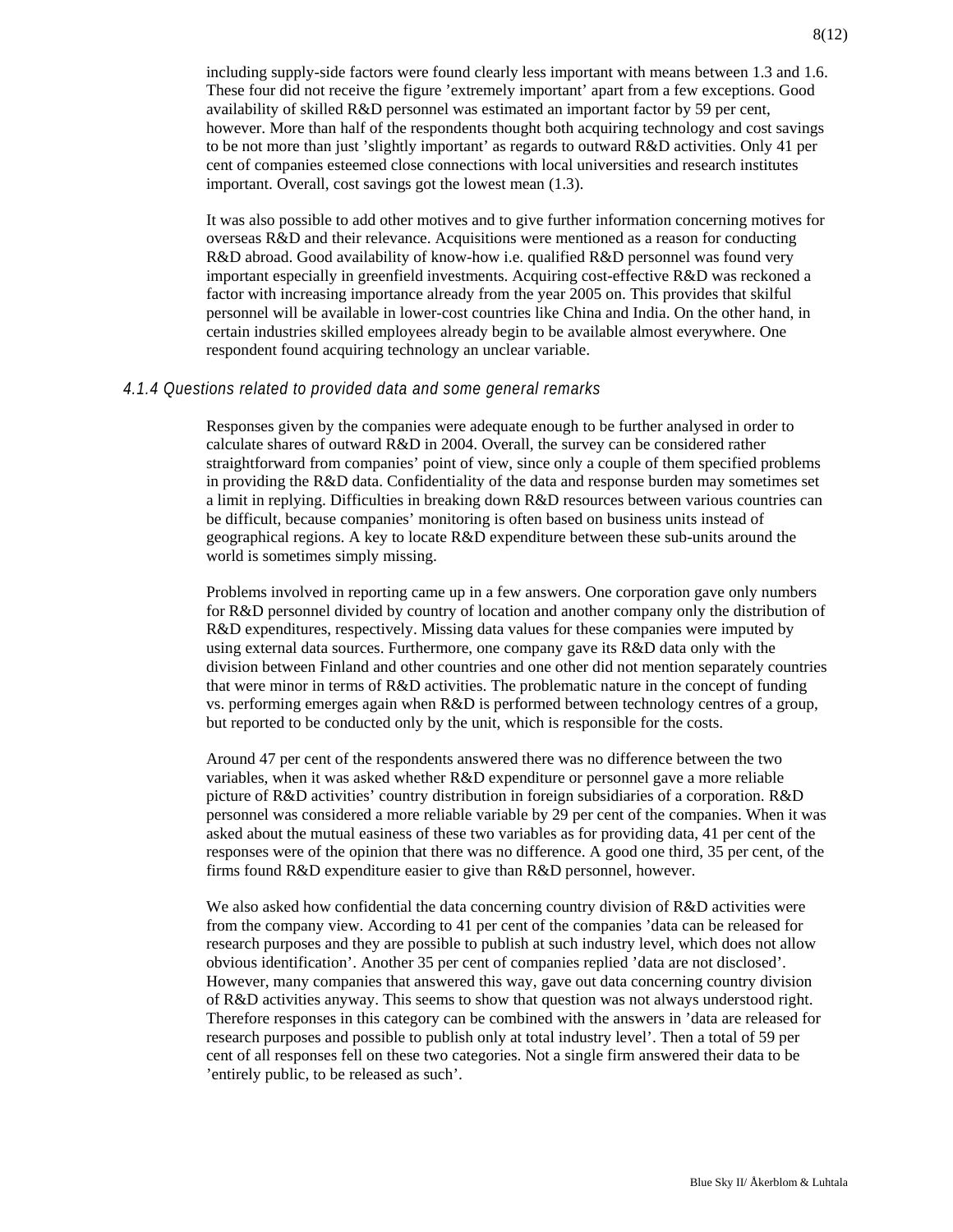Along with the objective to test the feasibility of the survey as a source of data and to produce some real estimations on outward R&D, another aim in our exercise was to match external sources on multinationals' global R&D with the national R&D survey data. Therefore the target was to find out and describe the usefulness of the EU R&D Scoreboard as an alternative way of providing data on R&D globalisation. It is possible to get company-specific information on funding of R&D activities by division Finland versus other countries as a combination of R&D data derived from Statistics Finland's annual survey and the EU Scoreboard. Scoreboard's information on globally financed  $R&D$  can be compared with what is funded nationally according to the official R&D survey for the domestic parts of the corporations included in the R&D Scoreboard (roughly intramural+extramural-externally funded R&D).

Data contents of the R&D Scoreboard include the total business enterprise R&D investment by country and sector of economic activity, among others. The 2004 edition contains data on 28 biggest Finnish firms (ultimate parent companies) in terms of R&D investments in 2003, and the 2005 edition data on 43 firms in 2004. Information presented in the publication have been prepared from companies' annual reports and audited accounts. R&D includes only investments funded by, and performed for, the companies themselves. R&D undertaken under contract is excluded always when clearly identified.

Funding vs. activity distinction must be borne in mind once again. It is not possible to calculate the amount of outward R&D directly by deducting domestic R&D expenditure (excluding external funding) based on annual surveys from the total  $R&D$  funding, which are available in the R&D Scoreboard. The reason is that the net difference contains both R&D performed abroad and outsourced (subcontracted) R&D which could either have been done in the home (Finland) or in the host (overseas) country.

The share of outward R&D of total R&D funding was 53 per cent in the 43 Finnish companies included in the EU Scoreboard. According to KEI pilot survey, the share of outward R&D expenditure was 39 per cent in 2004.

Table below includes a comparison of outward shares of R&D expenditure and personnel with the foreign share of R&D funding. The former are derived from our KEI survey and the latter from the EU Scoreboard. It appeared that complete data for a brief comparison like this was possible for only nine companies in 2004. KEI figures for companies in two enterprise groups were aggregated in order to make possible comparisons with the Scoreboard information.

We can see that in some cases the three R&D figures match fairly well. These are companies 2, 4, 7, 9 and 10 in 2004. Otherwise it seems the outward R&D shares based on KEI data Statistics Finland's annual survey have not much common with the Scoreboard information. In general share of overseas R&D funding derived from the latter are higher than R&D expenditure proportion which is expected because of the outsourced R&D which can be done either home or abroad.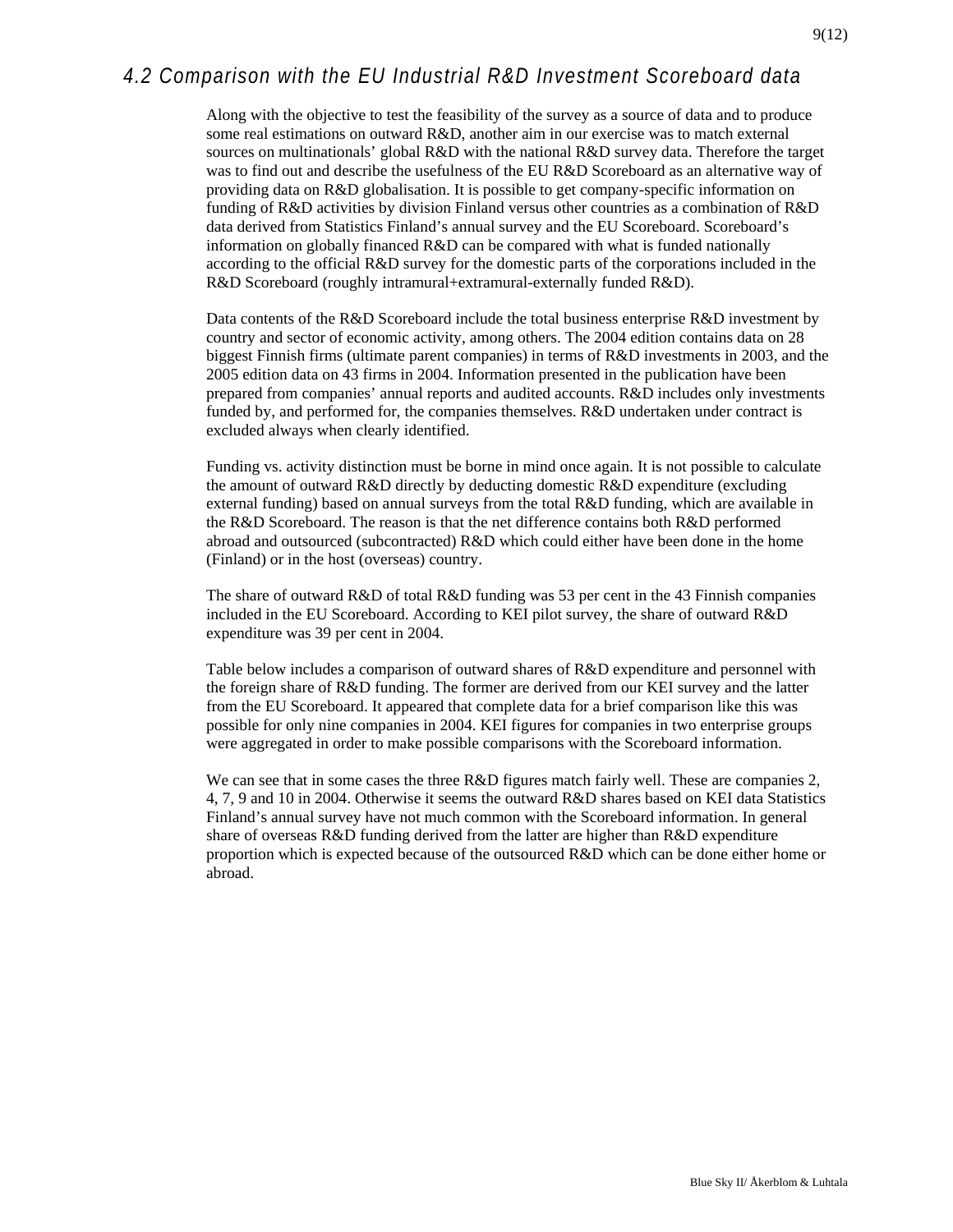| 2004                     | <b>KEI survey</b>                      |                                      | <b>EU Scoreboard*</b>              |
|--------------------------|----------------------------------------|--------------------------------------|------------------------------------|
| Company or<br>group, no. | Share of<br>outward R&D<br>expenditure | Share of<br>outward R&D<br>personnel | Foreign<br>share of R&D<br>funding |
| 1                        | 22.3                                   | 25.6                                 | 31.2                               |
| 2                        | 64.3                                   | 63.2                                 | 65.4                               |
| 3                        | 50.9                                   | 64.1                                 | 48.6                               |
| 4                        | 21.6                                   | 20.3                                 | 20.6                               |
| 6                        | 1.8                                    | 2.2                                  | 10.9                               |
| 7                        | 3.7                                    | 2.7                                  | 5.5                                |
| 8                        | 41.0                                   | 36.7                                 | 56.6                               |
| 9                        | 49.8                                   | 46.7                                 | 52.0                               |
| 10                       | 1.1                                    | 4.3                                  | 3.6                                |

**Comparison between KEI and EU Scoreboard R&D data in 2004** 

**\* Domestic R&D funding (intramural+extramural-external R&D) by regular R&D survey in relation to total R&D funding obtained from Scoreboard.** 

In any case, the R&D Scoreboard appeared to be useful tool in the efforts of measuring the share of foreign subsidiaries of a corporation's total funding for research and development. Overall, it seems to work well as a data source for firms' R&D investments. The publication is, indeed, fairly comprehensive in the sense that it contains complete and selected information and this allows the user to avoid lots of time-consuming data collection. Information presented in the Scoreboard and in companies own financial reports matched precisely apart from a couple of exceptions. Noticed differences were modest.

The R&D Scoreboard does not include, however, a few Finnish groups, which are remarkable R&D conducting companies. Respectively it contains some foreign-owned firms. In this sense the 2005 edition is more precise than the 2004 publication, but the fact that one of the most important Finnish R&D performing firms lacks from both of them puts on a big question mark. This particular company does not publish R&D figures in its reports, which might be the explanation.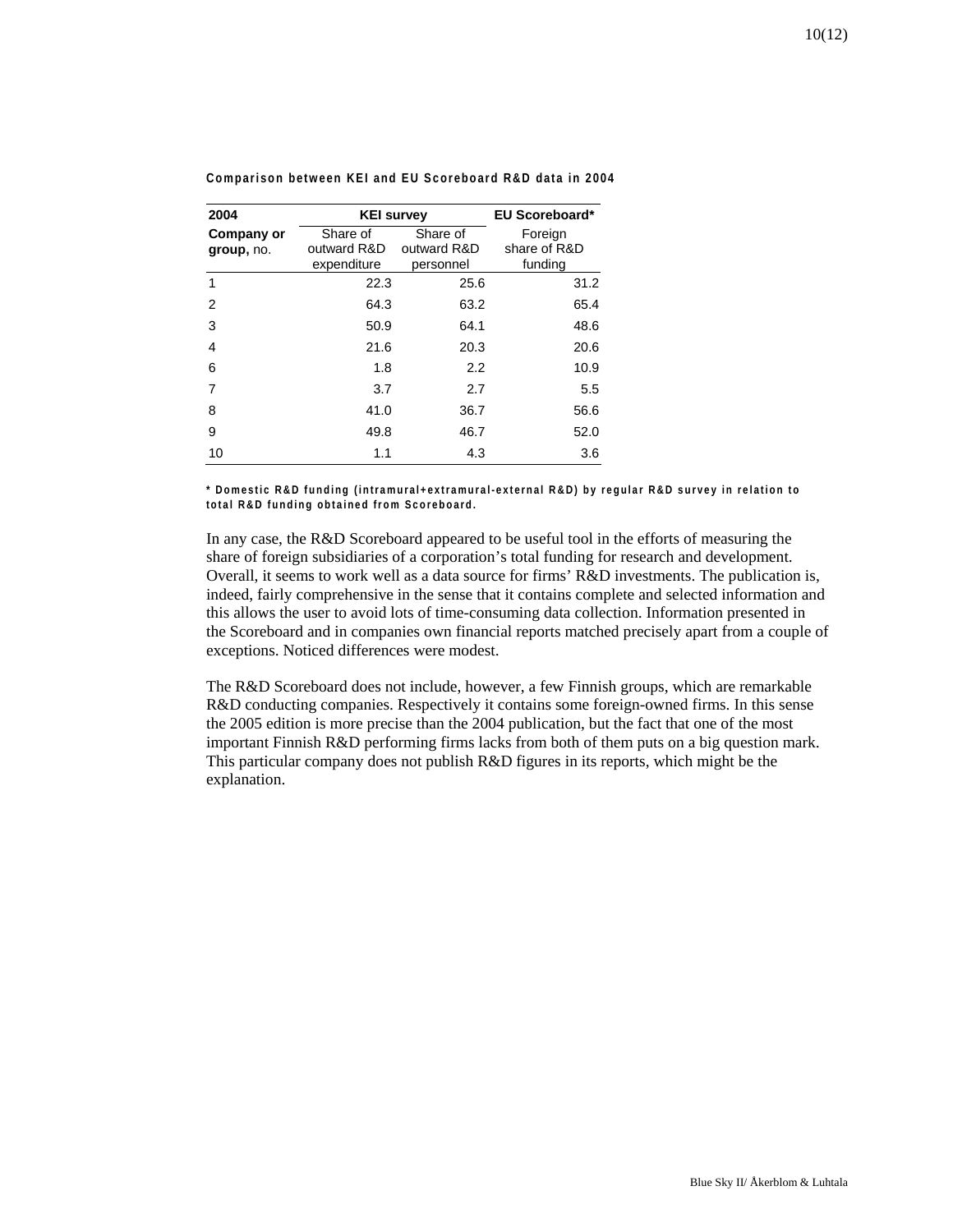# *5. Conclusions and recommendations*

The results of the piloting exercises explained above show that it is possible to improve the information on globalisation of R&D by integrating the aspect of measuring outward R&D in several ways to existing statistics. A lot of experience is already available in countries and it is now an issue on further harmonisation of the data.

It is possible to develop a simple survey instrument to be used in connection with the R&D survey to collect information on outward R&D. Maybe it could also be possible to only add some questions on outward R&D in existing R&D surveys. This can be done for both R&D expenditures and personnel. Some details about country or country group breakdowns and some simple questions on reasons for having R&D abroad could also be included.

A matching between the company data of the EU R&D Investment Scoreboard and the corresponding company data from the R&D surveys is also feasible and can be done with rather limited resources (a few days work). This does not give the same result as the survey, but gives indication of the order of magnitude. Only outward R&D expenditures can be estimated in that way. Neither breakdown by country or motives for globalisation is possible to be evaluated.

Both for information on outward and inward R&D, it is very important to ensure the quality of the information on ownership. Multiple sources for information on the UBO ownership including special questions in surveys could be used to check the information.

As the activities of the multinational companies are becoming more and more global and a split of activities between various countries will be more and more difficult, perhaps in the future data collection on R&D and other variables will be on the group level, and less on the enterprise level, which is now the standard practise. Some exploratory work in that direction has already started in a joint ECE, OECD and EU project lead by Statistics Canada. The EU plans to establish a register over enterprise groups in EU also contributes to this.